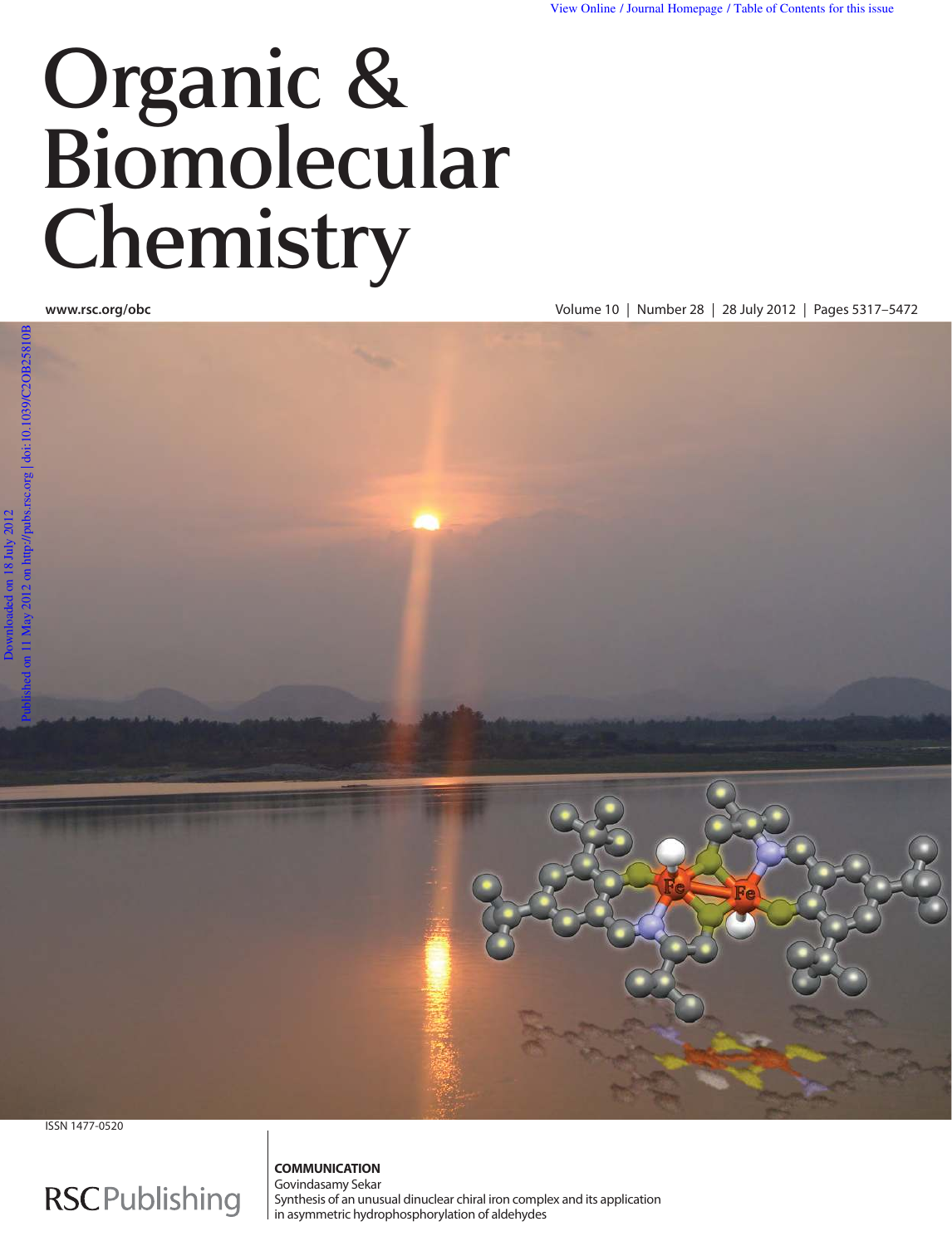Cite this: Org. Biomol. Chem., 2012, 10, 5347

www.rsc.org/obc **COMMUNICATION** 

### Synthesis of an unusual dinuclear chiral iron complex and its application in asymmetric hydrophosphorylation of aldehydes†

Pandi Muthupandi and Govindasamy Sekar\*

Received 27th April 2012, Accepted 9th May 2012 DOI: 10.1039/c2ob25810b

An unusual dinuclear chiral iron complex has been synthesized and effectively utilized in the asymmetric hydrophosphorylation of aldehydes to synthesize optically active α-hydroxy phosphonates with excellent yield and good enantioselectivity.

#### Introduction

Development of iron catalysts has been one of the primary longterm goals in synthetic organic chemistry. While iron is inexpensive, non-toxic, more abundant and environmental friendly, iron based catalysts are underutilized in organic synthesis, especially in the field of asymmetric synthesis.<sup>1</sup> On the other hand, optically active  $\alpha$ -hydroxy phosphonates have proven to be an efficient structural unit in the pharmaceutical industry. Also, they are part of several biologically important molecules such as renin inhibitors, agonists of calcium transfer, inhibitors of HIV protease, anti-viral drugs and anti-cancer drugs.<sup>2</sup> Among the available methods, the asymmetric addition of phosphite to aldehyde is the most straightforward method for the synthesis of optically active α-hydroxy phosphonates.<sup>3</sup> In recent years, a set of different catalytic systems has emerged for this purpose which includes chiral bases,<sup>4</sup>  $Ti$ ,<sup>4*b*,5</sup> La,<sup>5*a*,6</sup> and Yb<sup>7</sup> complexes. In addition, chiral Al complexes<sup>8</sup> have been widely utilized as effective catalysts for this reaction. However, most of these chiral complexes are either derived from rare metal salts like  $Yb(OTf)$ , and LaCl<sub>3</sub> or metal salts that are highly sensitive to handle such as  $Ti(O^{i}Pr)_{4}$  and Et<sub>2</sub>AlCl. Therefore, an iron complex with a readily available chiral ligand, which is easily tunable by means of steric and electronic factors, will be a highly desirable catalyst for the synthesis of optically active  $\alpha$ -hydroxy phosphonates.

As part of our continuing interest in the development of cost effective and easily accessible catalysts for the synthesis of

optically active α-hydroxy ketones and α-hydroxy esters,  $9$  herein we report the synthesis of an unusual dinuclear chiral iron complex and its application as a catalyst in asymmetric hydrophosphorylation of aldehydes for the synthesis of optically active  $\alpha$ -hydroxy phosphonates. To the best of our knowledge, this report uses a chiral iron complex as a catalyst for the first time in asymmetric hydrophosphorylation of aldehydes.

#### Results and discussion

Recently, we have used  $Fe(OAc)_2$  in combination with salen ligand L1 as an effective catalyst for the synthesis of optically active α-hydroxy ketones through oxidative kinetic resolution (OKR).<sup>10</sup> To extend the application of this catalyst, we went on to use the same catalyst for the asymmetric hydrophosphorylation of aldehydes by reacting 10 mol% of  $Fe(OAc)_2$  and 10 mol% of salen ligand L1 with 4-nitrobenzaldehyde and diethyl phosphite in THF at room temperature. The reaction provided the corresponding α-hydroxy phosphonate as a racemic product with 22% yield and the starting material remained unconsumed even after 2 days (Table 1, entry 1).

The low yield and longer duration of the reaction could be attributed to the less availability of nucleophilic phosphite in dialkyl phosphite, which exists in equilibrium with phosphate. We envisaged that the efficiency of the reaction can be increased by addition of base, which in turn will shift the equilibrium in favour of active nucleophilic phosphite (Scheme 1). True to our presumption, addition of 1 equivalent of  $Na<sub>2</sub>CO<sub>3</sub>$  increased the yield to 78% albeit there was no asymmetric induction (Table 1, entry 2).

When the ligand L1 was replaced with valinol derived salen ligand  $L2$ , the reaction provided the corresponding  $\alpha$ -hydroxy phosphonate with 16% ee (entry 3). In the reaction medium,  $Fe(OAc)_2$  and ligand L2 may form chiral Fe complex 1 which might catalyze the reaction through activation of electrophile leading to partial destruction of the chiral environment in a catalyst (Scheme 1, path I, TS-1) and this could be the reason for low enantioselectivity.

To overcome this problem, we planned to synthesize chiral Fe complex 2 to trap a phosphite anion by replacing the chloride ligand. Thereby the catalyst can activate both the electrophile and nucleophile, so that the reaction can proceed in a more enantioselective fashion (Scheme 1, path II, TS-2). To synthesize

*Department of Chemistry, Indian Institute of Technology Madras, Chennai, 600 036, India. E-mail: gsekar@iitm.ac.in; Fax: +91 44 2257 4202; Tel: +91 44 2257 4229*

<sup>†</sup>Electronic supplementary information (ESI) available: HPLC chroma-<br>togram, copy of <sup>1</sup>H and <sup>13</sup>C NMR spectra for all compounds. CCDC 843428. For ESI and crystallographic data in CIF or other electronic format see DOI: 10.1039/c2ob25810b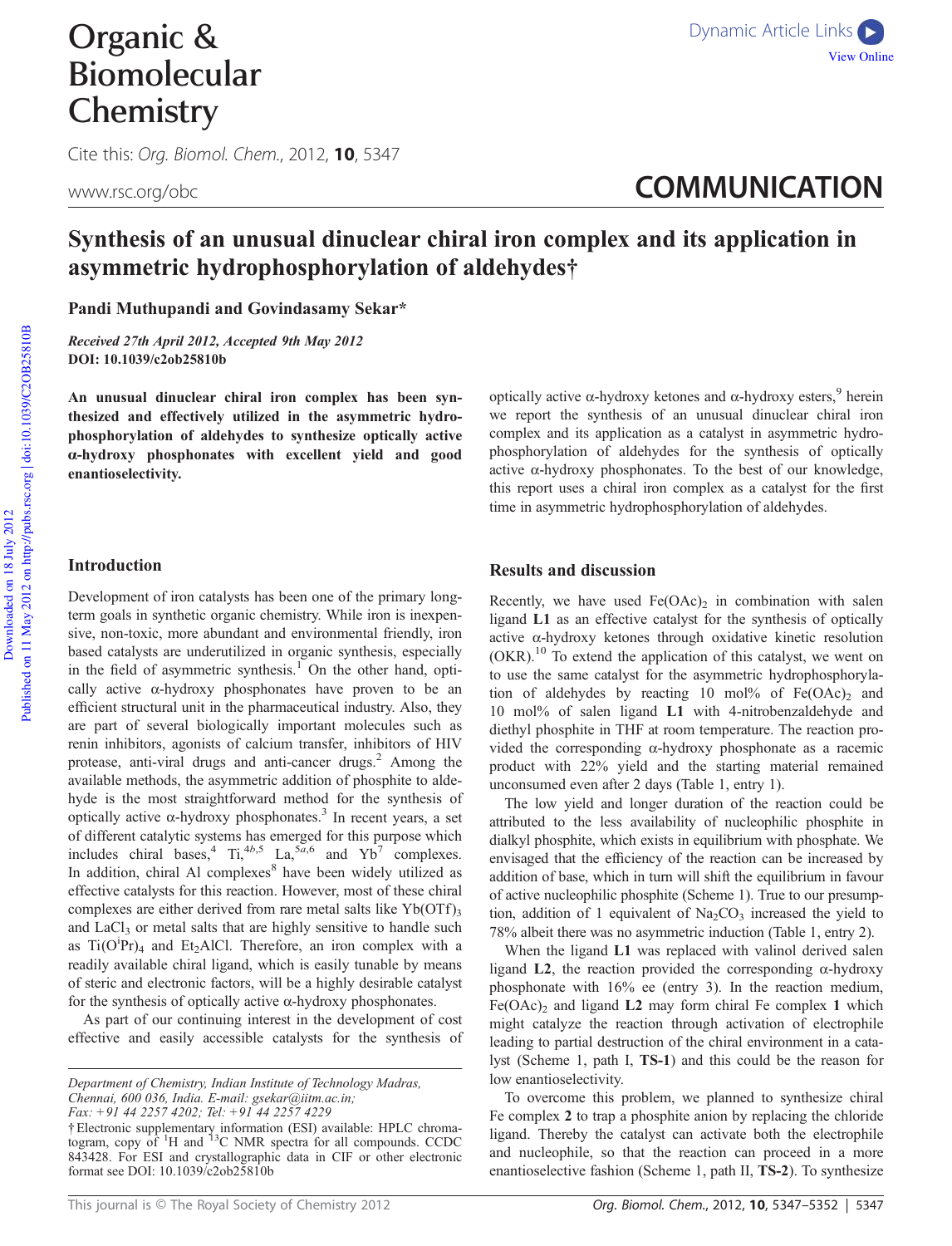Table 1 Optimization of asymmetric hydrophosphorylation reaction



...<br>P(OR').  $HO-P(OR)$ less availabe of active phosphite<br>nucleophile in neutral condition base  $\odot$ -P(OR')<sub>2</sub> nath L path I chiral Fe<br>complex 2 chiral Fe complex 1 Ъ O-P(OR')  $n<sub>0R</sub>$ OR  $\overleftarrow{0}$ R  $TS-2$  $TS-1$ 

Scheme 1

 $72%$ chiral Fe complex 3 Scheme 2 Synthesis of a chiral iron complex.

FeCl<sub>3</sub> (1.1 equiv)  $Et_3N$  (2 equiv)

THE rt 8 h



Fig. 1 ORTEP diagram of chiral Fe complex 3. Ellipsoids represent 30% probability level (CCDC No. 843428). Hydrogen atoms are omitted for clarity.

square pyramidal and  $\tau = 1$  means trigonal bipyramidal geometry.8*a*,11 While the bond angles for O1–Fe1–O2 and N1–Fe1–O4 are 143.3(β) and 142.8(α), those for O4–Fe2–O3 and O2–Fe2– N2 are 135.0( $\alpha$ ) and 148.7( $\beta$ ). Calculated  $\tau$  values of chiral Fe complex 3 showed that iron (Fe1) in one part of the complex has adopted perfect square pyramidal geometry with  $\tau = 0.008$  and iron (Fe2) in another part of the complex has adopted distorted square pyramidal geometry with  $\tau = 0.23$ . A chloride ligand occupies the axial position of each iron in their square pyramidal geometry but pointing towards opposite directions to each other with a bond length of 2.212 Å which is longer than the Fe1–O1 bond. The weaker Fe–Cl bond may help the catalyst to trap the phosphite anion by replacing the chloride ligand so that better enantioselectivity can be achieved.

chiral Fe complex 2, FeCl<sub>3</sub> was reacted with ligand  $L2$  in the presence of  $Et<sub>3</sub>N$  in THF at room temperature. Surprisingly, chiral Fe complex 2 did not form but intriguingly we isolated an unusual dinuclear chiral Fe complex 3 (Scheme 2). The complex formation was confirmed by paramagnetic  $H$  NMR and high-resolution mass spectrometry. The single crystal X-ray analysis showed that chiral Fe complex 3 was crystallized in an orthorhombic manner with space group  $P2_12_12_1$  (Fig. 1). The two iron atoms (Fe1 and Fe2) are separated by a distance of 3.1115(7) Å and bridged by two oxygen atoms (O2 and O4) of valinol through a two electron three centred bond by an average distance of 1.977(2) Å. This is longer than the Fe–O bond length (1.860(2)) where the oxygen atom (O1) is from the phenolic part of the ligand.

The geometry parameter  $\tau = (\beta - \alpha)/60$  was used to deduce the structure of the five coordinated complex where  $\tau = 0$  means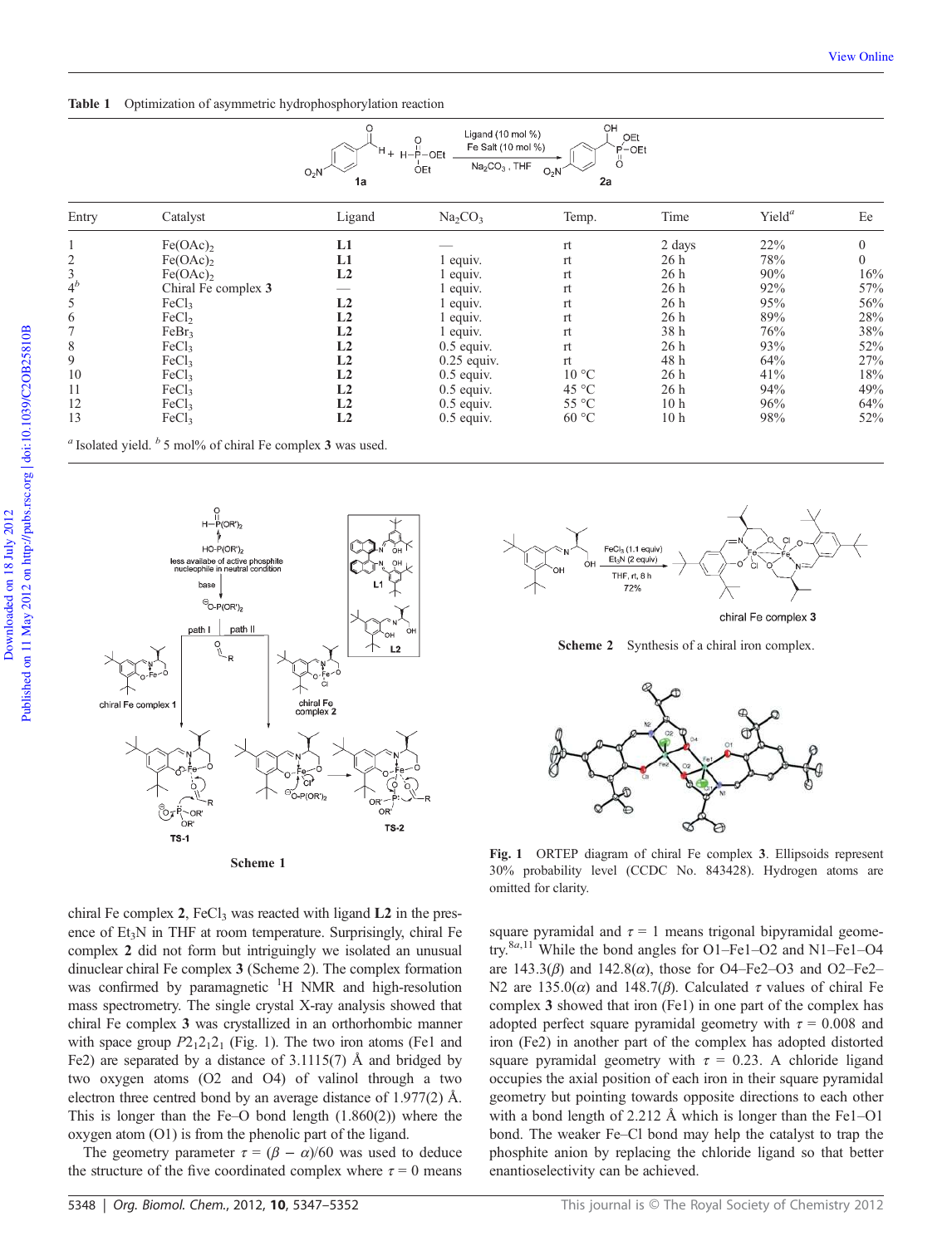In order to test the feasibility of our hypothesis, the chiral Fe complex 3 was used as a catalyst in the asymmetric hydrophosphorylation reaction. Interestingly, as we predicted, the enantiomeric excess was increased to 57% (Table 1, entry 4). To study the efficiency of *in situ* generated catalyst over synthesized chiral Fe complex 3, FeCl<sub>3</sub> and ligand  $L2$  were employed to generate the *in situ* catalyst. The results obtained were comparable with synthesized chiral Fe complex 3 (entry 4 *vs.* 5), which encouraged us to move on with *in situ* generated catalyst for further optimization of reaction. The importance of the extra chloride ligand in the catalyst to enhance enantioselectivity was further realized by replacing  $FeCl<sub>3</sub>$  with  $FeCl<sub>2</sub>$  where enantiomeric excess was reduced to 28% (entry 5 *vs.* 6). The reaction with FeBr<sub>3</sub> in place of FeCl<sub>3</sub> provided the product with  $38\%$  ee (entry 5 *vs.* 7), which indicates that the enhancement in enantioselectivity also depends on the properties of the counterion.

The ligand L2 was modified by means of the steric/electronic factor (Fig. 2) and the reaction was screened with these modified ligands to increase the enantiomeric excess but none of these ligands were superior to ligand L2. Similarly, the study of the reaction with different parameters such as solvents, bases and ratios of metal salt and ligand also failed to increase the enantiomeric excess. The use of 0.5 equivalent of base in the reaction was found to be as good as 1 equivalent of base (entry 5 *vs.* 8). However, the reactivity and enantioselectivity were decreased when 0.25 equivalent of base was used (entry 9). Likewise, the reaction at 10 °C diminished both reactivity and enantioselectivity (entry 10). Though the reaction at 45 °C decreased the selectivity (entry 11), the reaction at 55 °C amplified the enantioselectivity and offered the product with 64% ee (entry 8 *vs.* 12). Further rise in temperature only lessened the enantioselectivity (entry 13). Thus, 10 mol% of FeCl<sub>3</sub> and 10 mol% of ligand L2 with 0.5 equivalent of  $\text{Na}_2\text{CO}_3$  in THF at 55 °C became the optimized reaction condition for this hydrophosphorylation of aldehydes.

To explore the application of the catalytic system, the optimized condition was used for the asymmetric synthesis of different substituted  $\alpha$ -hydroxy phosphonates and the results are summarized in Scheme 3. The reactions proceeded smoothly with all structurally varied aldehydes to afford the corresponding α-hydroxy phosphonates with excellent yield and good enantioselectivity. The rate of reaction was found to be higher in the case of aldehydes with stronger electron withdrawing substituents (1a–b) than in aldehydes with other substituents (1c–h). Very importantly, the reaction with highly electron rich aldehyde (1i), bulkier aldehyde (1j) and heterocyclic aldehydes (1k–l) also proceeded effortlessly to give the corresponding  $\alpha$ -hydroxy



Fig. 2 Modified chiral ligands for asymmetric hydrophosphorylation.

phosphonates with good enantiomeric excess. All the substituted α-hydroxy phosphonates were obtained with excellent yield and good enantiomeric excess.<sup>12</sup> The absolute stereochemistry of the major enantiomer of all α-hydroxy phosphonates was found to be "*S*", which was determined from signs of specific rotation in comparison with the literature values. Enantiomeric excess was determined by HPLC using chiral columns.

The stereochemical outcome of chiral iron catalyzed asymmetric hydrophosphorylation of aldehydes can be explained as shown in Scheme 4. *In situ* generated chiral Fe complex 3 in the presence of aldehyde and phosphite leads to TS-3 or TS-4 where chloride is replaced with phosphite as mentioned in path II of Scheme 1. Subsequently, aldehyde coordinates with iron in such a way that the bulkier group is away from the tertiary butyl group of the ligand (TS-3), thereby generating a more favourable transition state which could be responsible for the major enantiomer. If the bulkier group of the aldehyde points towards the tertiary butyl group of the ligand (TS-4), the steric repulsion between these groups leads to the formation of a less favourable transition state which could be responsible for the minor enantiomer. It is also assumed that the reaction may take place at both



Scheme 3 Chiral iron catalyzed hydrophosphorylation of aldehydes.



Scheme 4 Elucidation of stereochemical outcome.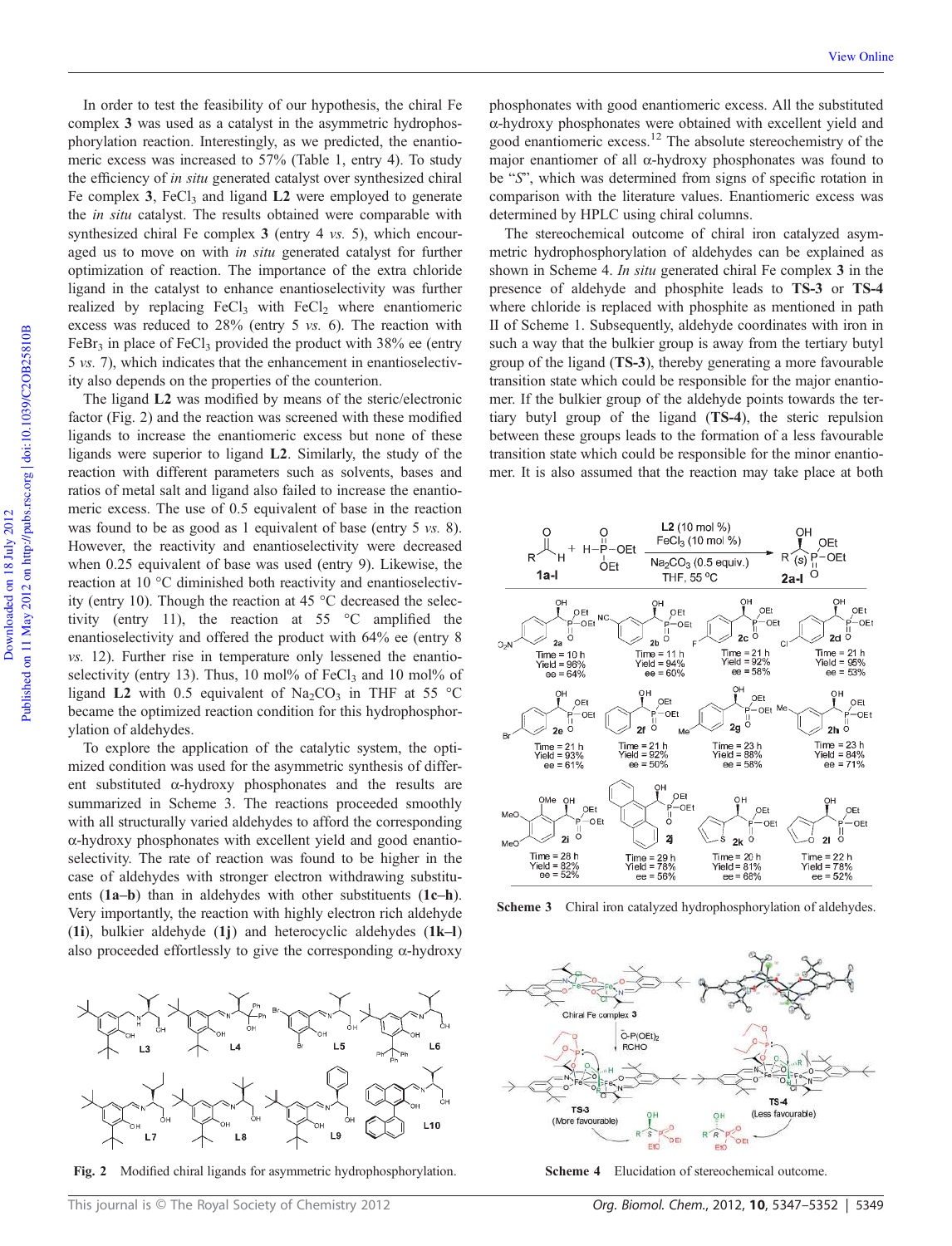iron centers as 5 mol% of the chiral Fe complex 3 provided similar results compared with 10 mol% of FeCl<sub>3</sub> and 10 mol% of L2 (Table 1, entry 4 *vs.* 5).

#### **Conclusion**

Asymmetric hydrophosphorylation of aldehydes using a chiral iron catalyst has been successfully achieved for the first time. An unusual dinuclear chiral Fe complex 3 was isolated and used as a catalyst in asymmetric synthesis of optically active α-hydroxy phosphonates. The additional chloride ligand in chiral Fe complex 3 enhanced the enantioselectivity by activating both electrophile and nucleophile. All the substituted  $\alpha$ -hydroxy phosphonates were obtained with excellent yield and good enantiomeric excess.<sup>12</sup>

#### Experimental section

#### General considerations

FeCl<sub>3</sub> (reagent grade, 97%) and dialkyl phosphite were purchased from Aldrich Chemicals and used as received. Thin-layer chromatography (TLC) was performed using Merck silica gel 60  $F_{254}$  precoated plates (0.25 mm) and visualized by UV fluorescence quenching. Silica gel for column chromatography ( particle size 100–200 mesh) was purchased from SRL India. <sup>1</sup>H and <sup>13</sup>C NMR spectra were recorded on a Bruker 400 MHz instrument. <sup>1</sup>H NMR spectra were reported relative to Me<sub>4</sub>Si ( $\delta$  0.0 ppm) or residual CDCl<sub>3</sub> ( $\delta$  7.26 ppm). <sup>13</sup>C NMR spectra were reported relative to CDCl<sub>3</sub> ( $\delta$  77.16 ppm). FTIR spectra were recorded on a Nicolet 4100 spectrometer and are reported in frequency of absorption (cm−<sup>1</sup> ). High resolution mass spectra (HRMS) were recorded on a Q-Tof Micro mass spectrometer. Optical rotations were measured with an Autopol IV – Rudolph Research Analytical Polarimeter. The enantiomeric excess (% ee) of all the compounds was determined by SHIMADZU HPLC using Daicel Chiral columns.  ${}^{1}H$  and  ${}^{13}C$  NMR and HRMS spectral data have been included for all compounds. The ligands L1 and L3–L10 were prepared using procedures available in the literature.<sup>13-18</sup>

#### Synthesis of ligand L2

A mixture of valinol (1 g, 10 mmol) and 2,5-di-*tert*-butylsalicylaldehyde (2.3 g, 10 mmol) in EtOH (50 mL) was refluxed for 12 h. The reaction mixture was then concentrated and the resulting residue was purified by silica gel column chromatography (eluents: hexanes–ethyl acetate) to give ligand L2 in 78% yield. Yellow solid, Mp: 107-109 °C,  $R_f$  0.21 (hexanes-ethyl acetate, 40:60 v/v);  $[\alpha]_D = -30.9$  ( $c = 1.0$  in CHCl<sub>3</sub>); <sup>1</sup>H NMR (400 MHz, CDCl<sup>3</sup> ): δ 0.97 (t, *J* = 6.4 Hz, 6H), 1.32 (s, 9H), 1.46 (s, 9H), 1.50–1.70 (m, 1H), 1.88–2.02 (m, 1H), 2.98–3.09 (m, 1H), 3.71–3.90 (m, 2H), 7.13 (d, *J* = 2.0 Hz, 1H), 7.41 (d,  $J = 2.4$  Hz, 1H), 8.38 (s, 1H), 13.59 (s, 1H); <sup>13</sup>C NMR (100 MHz, CDCl<sup>3</sup> ): δ 18.9, 19.9, 29.4, 29.6, 30.2, 31.6, 34.3, 35.2, 64.9, 78.1, 117.8, 126.3, 127.3, 136.9, 140.3, 158.3, 167.2. HRMS  $(m/z)$ :  $[M + H]^+$  calcd for  $C_{20}H_{34}NO_2$ , 320.2590; found, 320.2578.

#### Synthesis of chiral Fe complex 3

Et<sub>3</sub>N (137 μL, 0.99 mmol) was added dropwise to a mixture of FeCl<sub>3</sub> (81 mg, 0.5 mmol) and ligand **L2** (144 mg, 0.45 mmol) in THF (10 mL) solvent under a nitrogen atmosphere and stirred for 8 h at room temperature. The reaction mixture was then concentrated and water was added to the resulting residue. The aqueous mixture was extracted with  $CH<sub>2</sub>Cl<sub>2</sub>$  and the combined organic layer was dried over Na2SO<sup>4</sup> and evaporated *in vacuo* to give chiral Fe complex 3 in 62% yield. The single crystal suitable for X-ray analysis was obtained by recrystallization of chiral Fe complex 3 in a CH<sub>2</sub>Cl<sub>2</sub>-hexanes mixture. HRMS (*m*/*z*):  $[M + H]^{+}$  calcd for  $C_{40}H_{63}N_{2}O_{4}Cl_{2}Fe_{2}$ , 817.2864; found, 817.2866.

#### General procedure for synthesis of optically active α-hydroxy phosphonates

To a mixture of chiral Fe complex  $3$  (5 mol%) or FeCl<sub>3</sub> (10 mol%), ligand **L2** (10 mol%) and  $\text{Na}_2\text{CO}_3$  (0.5 equiv.) in THF (5 mL) were added diethyl phosphite (0.6 mmol) and aldehyde (0.5 mmol) at room temperature and further stirred for 10–29 h at 55 °C. The reaction mixture was then concentrated *in vacuo* and the resulting residue was purified by silica gel column chromatography (eluents: hexanes–ethyl acetate) to give optically active  $\alpha$ -hydroxy phosphonate.

Diethyl hydroxy(4-nitrophenyl)methylphosphonate (2a).  $R_f$ 0.21 (hexanes–ethyl acetate,  $40:60 \text{ v/v}$ );  $[\alpha]_D = -31.8 \text{ } (c = 2.0)$ in CHCl<sub>3</sub>); <sup>1</sup>H NMR (400 MHz, CDCl<sub>3</sub>):  $\delta$  1.22–1.30 (m, 6H), 4.03–4.17 (m, 4H), 5.16 (d, *J* = 12.4 Hz, 1H), 7.66 (dd, *J* = 2.0, 9.8 Hz, 2H), 8.21 (d,  $J = 8.8$  Hz, 2H); <sup>13</sup>C NMR (100 MHz, CDCl<sup>3</sup> ): δ 16.5 (t, *J* = 4.6 Hz), 63.5 (d, *J* = 7.5 Hz), 64.2 (d, *J* = 6.9 Hz), 70.2 (d, *J* = 156.9 Hz), 123.5, 127.8 (d, *J* = 4.9 Hz), 144.3, 147.7; IR (neat) 751, 1019, 1257, 3278 cm<sup>-1</sup>; HRMS  $(m/z)$ : [M + H]<sup>+</sup> calcd for C<sub>11</sub>H<sub>17</sub>NO<sub>6</sub>P, 290.0794; found, 290.0791. The enantiomeric excess (% ee) was determined to be 64% by HPLC using a Daicel ChiralPAK AS-H column (20% i-PrOH–hexanes, 1 mL min<sup>-1</sup>, 254 nm): *t*<sub>R</sub> (major, 10.915 min),  $t<sub>R</sub>$  (minor, 8.577 min).

Diethyl (3-cyanophenyl)(hydroxy)methylphosphonate (2b). *R*<sup>f</sup> 0.31 (hexanes–ethyl acetate,  $40:60 \text{ v/v}$ );  $[\alpha]_{\text{D}} = -16.8 \text{ } (c = 1.4)$ in CHCl<sub>3</sub>); <sup>1</sup>H NMR (400 MHz, CDCl<sub>3</sub>):  $\delta$  1.20–1.32 (m, 6H), 4.01–4.18 (m, 4H), 5.07 (d, *J* = 11.2 Hz, 1H), 7.45 (t, *J* = 7.6 Hz, 1H), 7.58 (d, *J* = 6.8 Hz, 1H), 7.70 (d, *J* = 7.2 Hz, 1H), 7.82 (s, 1H); <sup>13</sup>C NMR (100 MHz, CDCl<sub>3</sub>): δ 16.5, 63.4 (d, *J* = 7.3 Hz), 64.0 (d, *J* = 7.1 Hz), 69.8 (d, *J* = 159.0 Hz), 112.4, 118.9, 129.0, 130.6 (d, *J* = 5.2 Hz), 131.6, 138.8; IR (neat) 732, 1038, 1230, 2236, 3252 cm<sup>-1</sup>; HRMS (*m*/*z*): [M + H]<sup>+</sup> calcd for  $C_{12}H_{17}NO_4P$ , 270.0895; found, 270.0899. The enantiomeric excess (% ee) was determined to be 60% by HPLC using a Daicel ChiralCEL OD-H column (10% i-PrOH–hexanes, 0.5 mL min<sup>-1</sup>, 254 nm): *t*<sub>R</sub> (major, 15.426 min), *t*<sub>R</sub> (minor, 18.266 min).

Diethyl (4-fluorophenyl)(hydroxy)methylphosphonate (2c).  $R_f$ 0.27 (hexanes–ethyl acetate,  $40:60 \text{ v/v}$ );  $[\alpha]_D = -15.5 \text{ } (c = 2.6$ in CHCl<sub>3</sub>); <sup>1</sup>H NMR (400 MHz, CDCl<sub>3</sub>):  $\delta$  1.16–1.31 (m, 6H), 3.93–4.12 (m, 4H), 4.53 (s, 1H), 4.99 (d, *J* = 10.0 Hz, 1H), 7.04 (t,  $J = 8.0$  Hz, 2H), 7.40–7.52 (m, 2H); <sup>13</sup>C NMR (100 MHz,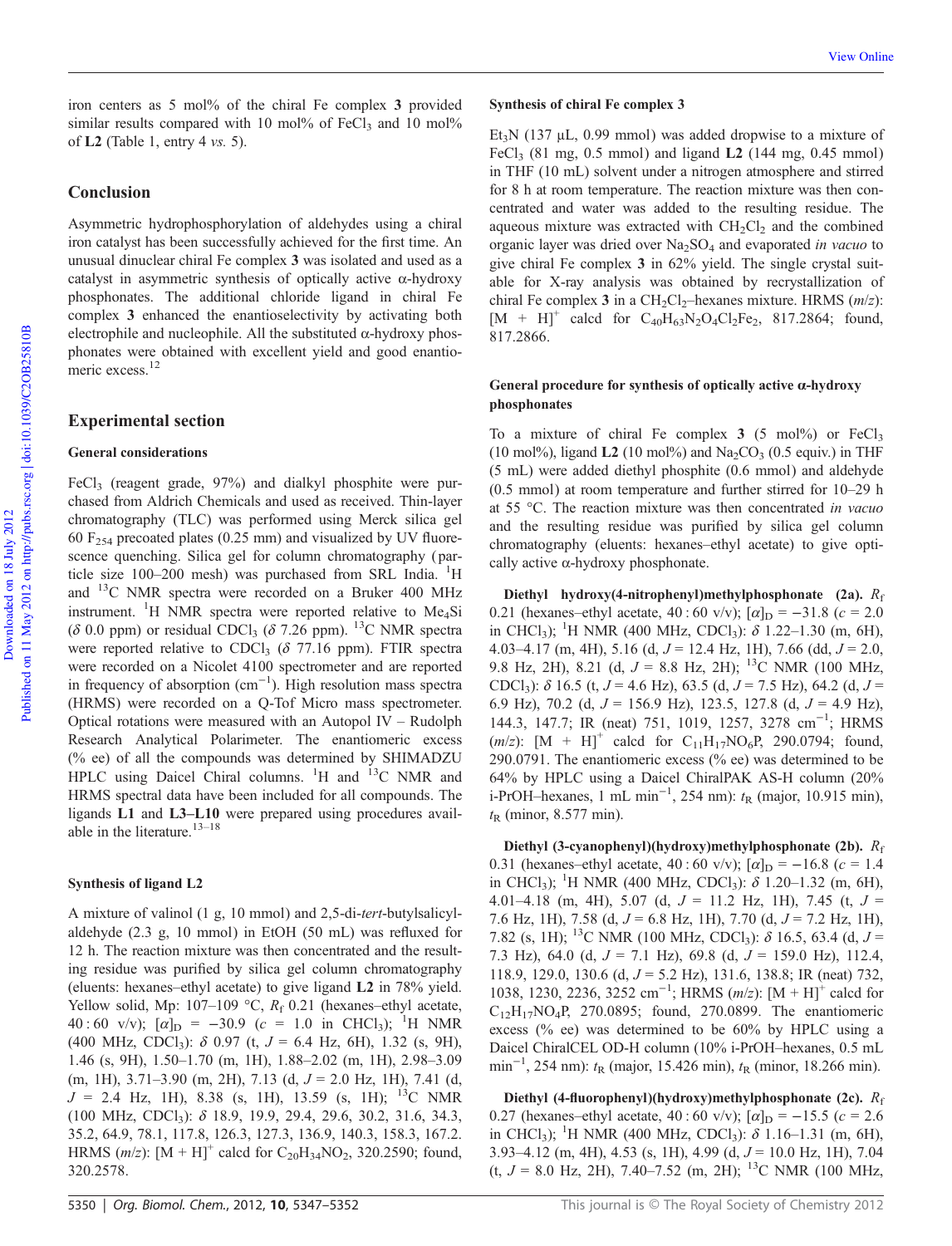CDCl<sup>3</sup> ): δ 16.5 (d, *J* = 5.1 Hz), 63.1 (d, *J* = 7.1 Hz), 63.6 (d, *J* = 6.9 Hz), 70.1 (d, *J* = 161.4 Hz), 115.2 (d, *J* = 21.3 Hz), 128.9 (t, *J* = 6.8 Hz), 132.7, 162.6 (d, *J* = 245.2 Hz); IR (neat) 747, 1026, 1223, 3264 cm−<sup>1</sup> ; HRMS (*m*/*z*): [M + H]<sup>+</sup> calcd for  $C_{11}H_{17}O_4$ FP, 263.0849; found, 263.0845. The enantiomeric excess (% ee) was determined to be 58% by HPLC using a Daicel ChiralPAK AS-H column (10% i-PrOH–hexanes, 0.5 mL min<sup>-1</sup>, 254 nm): *t*<sub>R</sub> (major, 17.492 min), *t*<sub>R</sub> (minor, 14.155 min).

Diethyl (4-chlorophenyl)(hydroxy)methylphosphonate (2d). *R*<sup>f</sup> 0.36 (hexanes–ethyl acetate,  $40:60 \text{ v/v}$ );  $[\alpha]_{\text{D}} = -18.9 \text{ (}c = 2.0$ in CHCl<sub>3</sub>); <sup>1</sup>H NMR (400 MHz, CDCl<sub>3</sub>):  $\delta$  1.16–1.29 (m, 6H), 3.95–4.12 (m, 4H), 4.98 (d, *J* = 10.8 Hz, 1H), 7.30 (d, *J* = 7.2 Hz, 2H), 7.39 (d,  $J = 8.0$  Hz, 2H); <sup>13</sup>C NMR (100 MHz, CDCl<sup>3</sup> ): δ 16.4 (d, *J* = 4.8 Hz), 63.2 (d, *J* = 7.2 Hz), 63.7 (d, *J* = 6.8 Hz), 70.0 (d, *J* = 160.2 Hz), 128.4, 128.5 (d, *J* = 5.4 Hz), 133.8, 135.6; IR (neat) 730, 1046, 1239, 3274 cm<sup>-1</sup>; HRMS  $(m/z)$ :  $[M + H]^{+}$  calcd for  $C_{11}H_{17}O_{4}ClP$ , 279.0553; found, 279.0551. The enantiomeric excess (% ee) was determined to be 53% by HPLC using a Daicel ChiralPAK AS-H column (20% i-PrOH–hexanes, 1 mL min<sup>-1</sup>, 254 nm): *t*<sub>R</sub> (major, 5.878 min),  $t<sub>R</sub>$  (minor, 4.907 min).

Diethyl (4-bromophenyl)(hydroxy)methylphosphonate (2e). *R*<sup>f</sup> 0.29 (hexanes–ethyl acetate, 50 : 50 v/v);  $[\alpha]_D = -17.4$  ( $c = 1.4$ ) in CHCl<sub>3</sub>); <sup>1</sup>H NMR (400 MHz, CDCl<sub>3</sub>):  $\delta$  1.18–1.29 (m, 6H), 3.95–4.12 (m, 4H), 4.86 (s, 1H), 4.97 (d, *J* = 11.2 Hz, 1H), 7.33 (dd, *J* = 2.4, 8.8 Hz, 2H), 7.45 (d, *J* = 8.4 Hz, 2H); <sup>13</sup>C NMR (100 MHz, CDCl<sup>3</sup> ): δ 16.5 (d, *J* = 5.4 Hz), 63.2 (d, *J* = 7.4 Hz), 63.7 (d, *J* = 7.4 Hz), 70.1 (d, *J* = 159.1 Hz), 122.0, 128.5 (d, *J* = 5.6 Hz), 131.4, 136.0; IR (neat) 758, 1020, 1237, 3254 cm−<sup>1</sup> ; HRMS  $(m/z)$ :  $[M + H]^{+}$  calcd for C<sub>11</sub>H<sub>17</sub>O<sub>4</sub>BrP, 323.0048; found, 323.0041. The enantiomeric excess (% ee) was determined to be 61% by HPLC using a Daicel ChiralPAK AS-H column (10% i-PrOH–hexanes, 0.5 mL min−<sup>1</sup> , 254 nm): *t*<sup>R</sup> (major, 17.857 min),  $t<sub>R</sub>$  (minor, 14.089 min).

Diethyl hydroxy(phenyl)methylphosphonate (2f).  $R_f$  0.38 (hexanes–ethyl acetate, 50 : 50 v/v);  $[\alpha]_D = -14.9$  ( $c = 2.1$  in CHCl<sub>3</sub>); <sup>1</sup>H NMR (400 MHz, CDCl<sub>3</sub>):  $\delta$  1.13–1.30 (m, 6H), 3.54 (s, 1H), 3.89–4.14 (m, 4H), 5.02 (d, *J* = 10.4 Hz, 1H), 7.27–7.40 (m, 3H), 7.42–7.53 (m, 2H); <sup>13</sup>C NMR (100 MHz, CDCl<sup>3</sup> ): δ 16.4, 63.2 (d, *J* = 7.2 Hz), 63.5 (d, *J* = 7.0 Hz), 70.8 (d, *J* = 158.4 Hz), 127.2 (d, *J* = 5.6 Hz), 128.1, 128.3, 136.8; IR (neat): 734, 1261, 3289 cm−<sup>1</sup> ; HRMS (*m*/*z*): [M + Na]<sup>+</sup> calcd for  $C_{11}H_{17}O_4$ PNa, 267.0762; found, 267.0768. The enantiomeric excess (% ee) was determined to be 50% by HPLC using a Daicel ChiralPAK AS-H column (10% i-PrOH–hexanes, 0.5 mL min<sup>-1</sup>, 254 nm): *t*<sub>R</sub> (major, 17.403 min), *t*<sub>R</sub> (minor, 14.175 min).

Diethyl hydroxy(p-tolyl)methylphosphonate (2g).  $R_f$  0.39 (hexanes–ethyl acetate,  $40:60 \text{ v/v}$ );  $[\alpha]_{\text{D}} = -22.4 \text{ } (c = 1.0 \text{ in}$ CHCl<sub>3</sub>); <sup>1</sup>H NMR (400 MHz, CDCl<sub>3</sub>):  $\delta$  1.22 (t,  $J = 7.2$  Hz, 3H), 1.27 (t, *J* = 7.2 Hz, 3H), 2.34 (s, 3H), 3.91–4.11 (m, 4H), 4.97 (d, *J* = 10.4 Hz, 1H), 7.17 (d, *J* = 7.6 Hz, 2H), 7.36 (d, *J* = 6.4 Hz, 2H); <sup>13</sup>C NMR (100 MHz, CDCl<sub>3</sub>):  $\delta$  16.5 (t, *J* = 4.6 Hz), 21.3, 63.2 (d, *J* = 7.1 Hz), 63.4 (d, *J* = 6.8 Hz), 70.9 (d, *J* = 158.4 Hz), 127.1 (d, *J* = 5.9 Hz), 129.2, 133.5, 138.1; IR (neat) 743, 1029, 1232, 3283 cm−<sup>1</sup> ; HRMS (*m*/*z*): [M + H]<sup>+</sup> calcd for  $C_{11}H_{17}NO_6P$ , 290.0794; found, 290.0797. The enantiomeric excess (% ee) was determined to be 58% by HPLC using a Daicel ChiralPAK AS-H column (20% i-PrOH–hexanes, 1 mL min<sup>-1</sup>, 254 nm): *t*<sub>R</sub> (major, 5.679 min), *t*<sub>R</sub> (minor, 4.794 min).

Diethyl hydroxy(m-tolyl)methylphosphonate (2h).  $R_f$  0.36 (hexanes–ethyl acetate,  $40:60 \text{ v/v}$ );  $[\alpha]_{\text{D}} = -16.1$  ( $c = 1.0 \text{ in}$ CHCl<sub>3</sub>); <sup>1</sup>H NMR (400 MHz, CDCl<sub>3</sub>):  $\delta$  1.03–1.17 (m, 6H), 2.24 (s, 3H), 3.79–4.04 (m, 4H), 4.87 (d, *J* = 11.6 Hz, 1H), 5.31 (s, 1H), 6.99 (d, *J* = 6.8 Hz, 1H), 7.11 (t, *J* = 7.2 Hz, 1H), 7.14–7.23 (m, 2H); <sup>13</sup>C NMR (100 MHz, CDCl<sub>3</sub>):  $\delta$  16.4 (t, *J* = 4.0 Hz), 21.5, 63.1 (d, *J* = 7.2 Hz), 63.5 (d, *J* = 7.0 Hz), 70.7 (d, *J* = 158.6 Hz), 124.3 (d, *J* = 5.9 Hz), 127.8 (d, *J* = 5.9 Hz), 128.1, 128.9, 136.6; IR (neat): 786, 1021, 1238, 3323 cm−<sup>1</sup> ; HRMS ( $m/z$ ): [M + H]<sup>+</sup> calcd for C<sub>12</sub>H<sub>20</sub>O<sub>4</sub>P, 259.1099; found, 259.1094. The enantiomeric excess (% ee) was determined to be 71% by HPLC using a Daicel ChiralPAK AS-H column (10% i-PrOH–hexanes,  $0.5$  mL min<sup>-1</sup>, 254 nm):  $t<sub>R</sub>$  (major, 14.567 min),  $t_{\text{R}}$  (minor, 12.819 min).

Diethyl (2,3,4-trimethoxyphenyl)(hydroxy)methylphosphonate (2i).  $R_f$  0.35 (hexanes–ethyl acetate, 20 : 80 v/v);  $[\alpha]_D = -9.4$  $(c = 2.4$  in CHCl<sub>3</sub>); <sup>1</sup>H NMR (400 MHz, CDCl<sub>3</sub>):  $\delta$  1.13 (t, *J* = 7.2 Hz, 3H), 1.26 (t, *J* = 7.2 Hz, 3H), 3.78 (s, 3H), 3.84 (s, 3H), 3.82–3.92 (m, 4H), 3.92–4.04 (m, 1H), 4.04–4.16 (m, 2H), 5.22 (d, *J* = 11.6 Hz, 1H), 6.63 (d, *J* = 8.8 Hz, 1H), 7.19 (d, *J* = 8.8 Hz, 1H); <sup>13</sup>C NMR (100 MHz, CDCl<sub>3</sub>):  $\delta$  16.5 (d,  $J = 5.8$  Hz), 16.6 (d, *J* = 5.8 Hz), 56.0, 60.8, 61.5, 63.0 (d, *J* = 7.0 Hz), 63.2 (d,  $J = 6.9$  Hz), 65.5 (d,  $J = 162.6$  Hz), 107.4, 122.6, 123.4 (d, *J* = 4.6 Hz), 141.7, 151.7 (d, *J* = 7.3 Hz), 153.8; IR (neat) 746, 1021, 1269, 3285 cm<sup>-1</sup>; HRMS (m/z): [M + H]<sup>+</sup> calcd for  $C_{14}H_{24}O_7P$ , 335.1260; found, 335.1259. The enantiomeric excess (% ee) was determined to be 52% by HPLC using a Daicel ChiralCEL AS-H column (10% i-PrOH–hexanes, 0.5 mL min<sup>-1</sup>, 254 nm): *t*<sub>R</sub> (major, 21.322 min), *t*<sub>R</sub> (minor, 17.296 min).

Diethyl (anthracen-9-yl)(hydroxy)methylphosphonate (2j).  $R_f$ 0.38 (hexanes–ethyl acetate,  $40:60 \text{ v/v}$ );  $[\alpha]_{\text{D}} = -3.3 \text{ (}c = 1.0 \text{ in}$ CHCl<sub>3</sub>); <sup>1</sup>H NMR (400 MHz, CDCl<sub>3</sub>):  $\delta$  0.91 (t, *J* = 6.8 Hz, 3H), 1.16 (t, *J* = 6.8 Hz, 3H), 3.57–3.73 (m, 1H), 3.74–4.15 (m, 4H), 6.59 (d, *J* = 16.0 Hz, 1H), 7.38–7.58 (m, 4H), 7.98 (d, *J* = 8.0 Hz, 2H), 8.07–8.54 (m, 2H), 9.04 (s, 1H); <sup>13</sup>C NMR (100 MHz, CDCl<sup>3</sup> ): δ 16.2 (d, *J* = 5.6 Hz), 16.5 (d, *J* = 5.8 Hz), 63.0 (d, *J* = 7.2 Hz), 63.3 (d, *J* = 7.0 Hz), 68.3 (d, *J* = 162.8 Hz), 125.0, 125.9, 127.4, 129.1, 129.4 (d, *J* = 4.3 Hz), 130.5, 131.6; IR (neat) 738, 1046, 1230, 3281 cm−<sup>1</sup> ; HRMS (*m*/*z*):  $[M + H]^+$  calcd for C<sub>19</sub>H<sub>21</sub>O<sub>4</sub>PNa, 367.1075; found, 367.1069. The enantiomeric excess (% ee) was determined to be  $56\%$  by HPLC using a Daicel ChiralPAK AS-H column (20% i-PrOH– hexanes,  $1 \text{ mL } \text{min}^{-1}$ , 254 nm):  $t_R$  (major, 13.141 min),  $t_{\rm R}$  (minor, 8.383 min).

Diethyl (thiophen-2-yl)(hydroxy)methylphosphonate (2k).  $R_f$ 0.28 (hexanes–ethyl acetate,  $40:60 \text{ v/v}$ );  $[\alpha]_{\text{D}} = -13.3 \text{ } (c = 1.6)$ in CHCl<sub>3</sub>); <sup>1</sup>H NMR (400 MHz, CDCl<sub>3</sub>):  $\delta$  1.14–1.26 (m, 6H), 3.94–4.11 (m, 4H), 4.78 (s, 1H), 5.16 (d, *J* = 10.8 Hz, 1H), 6.92 (t, *J* = 3.6 Hz, 1H), 7.10 (d, *J* = 2.4 Hz, 1H), 7.16–7.24 (m, 1H); <sup>13</sup>C NMR (100 MHz, CDCl<sub>3</sub>):  $\delta$  16.5, 63.5 (d, *J* = 7.1 Hz), 63.8 (d, *J* = 7.0 Hz), 67.1 (d, *J* = 166.1 Hz), 125.8 (d, *J* = 3.0 Hz), 126.2 (d, *J* = 7.3 Hz), 126.9, 139.7; IR (neat): 731, 1037, 1219,